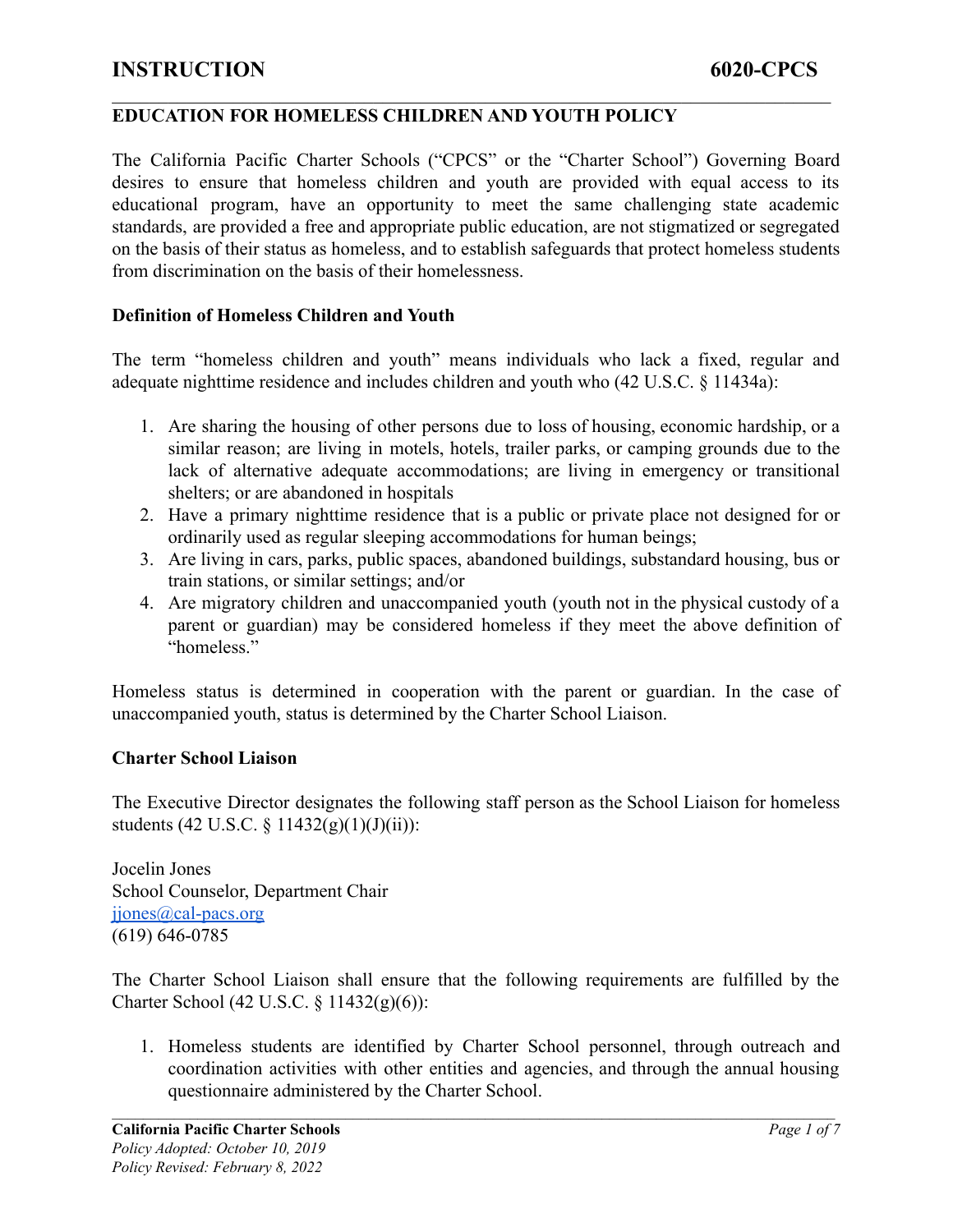2. Homeless students enroll in and have a full and equal opportunity to succeed at the Charter School.

 $\mathcal{L}_\mathcal{L} = \{ \mathcal{L}_\mathcal{L} = \{ \mathcal{L}_\mathcal{L} = \{ \mathcal{L}_\mathcal{L} = \{ \mathcal{L}_\mathcal{L} = \{ \mathcal{L}_\mathcal{L} = \{ \mathcal{L}_\mathcal{L} = \{ \mathcal{L}_\mathcal{L} = \{ \mathcal{L}_\mathcal{L} = \{ \mathcal{L}_\mathcal{L} = \{ \mathcal{L}_\mathcal{L} = \{ \mathcal{L}_\mathcal{L} = \{ \mathcal{L}_\mathcal{L} = \{ \mathcal{L}_\mathcal{L} = \{ \mathcal{L}_\mathcal{$ 

- 3. Homeless students and families receive educational services for which they are eligible including: services through Head Start programs (including Early Head Start programs) under the Head Start Act; early intervention services under part C of the Individuals with Disabilities Education Act ("IDEA"); any other preschool programs administered by the Charter School, if any; and referrals to health care services, dental services, mental health services, substance abuse services, housing services, and other appropriate services
- 4. Parents/guardians are informed of the educational and related opportunities available to their students and are provided with meaningful opportunities to participate in the education of their students.
- 5. Public notice of the educational rights of homeless children is disseminated at places frequented by parents/guardians of such youths, and unaccompanied youths, including schools, shelters, public libraries, and soup kitchens, and in a manner and form understandable to the parents/guardians of homeless youth and unaccompanied youth.
- 6. Enrollment/admissions disputes are mediated in accordance with the law, the Charter School's charter, and Board policy.
- 7. Parents/guardians and any unaccompanied youth are fully informed of all transportation services, as applicable.
- 8. Charter School personnel providing services receive professional development and other support.
- 9. The Charter School Liaison collaborates with state coordinators and community and school personnel responsible for the provision of education and related services to homeless children and youths.
- 10. Unaccompanied youth are enrolled in school; have opportunities to meet the same challenging state academic standards as the state establishes for other children and youth; and are informed of their status as independent students and that the youths may obtain assistance from the Charter School Liaison to receive verification of such status for the purposes of the Free Application for Federal Student Aid.

The California Department of Education ("CDE") publishes a list of the contact information for the Homeless Education Liaisons in the state, which is available at: <https://www.cde.ca.gov/sp/hs/>.

#### **Enrollment**

The Charter School shall immediately admit/enroll the student for which the Charter School is a School of Origin. "School of Origin" means the school that the child or youth attended when permanently housed or the school in which the child or youth was last enrolled.

CPCS shall also immediately enroll a homeless youth who seeks to enroll in the Charter School, if the youth would otherwise be eligible to attend and subject to the Charter School's capacity and pursuant to the procedures stated in the Charter School and Board policy. A homeless youth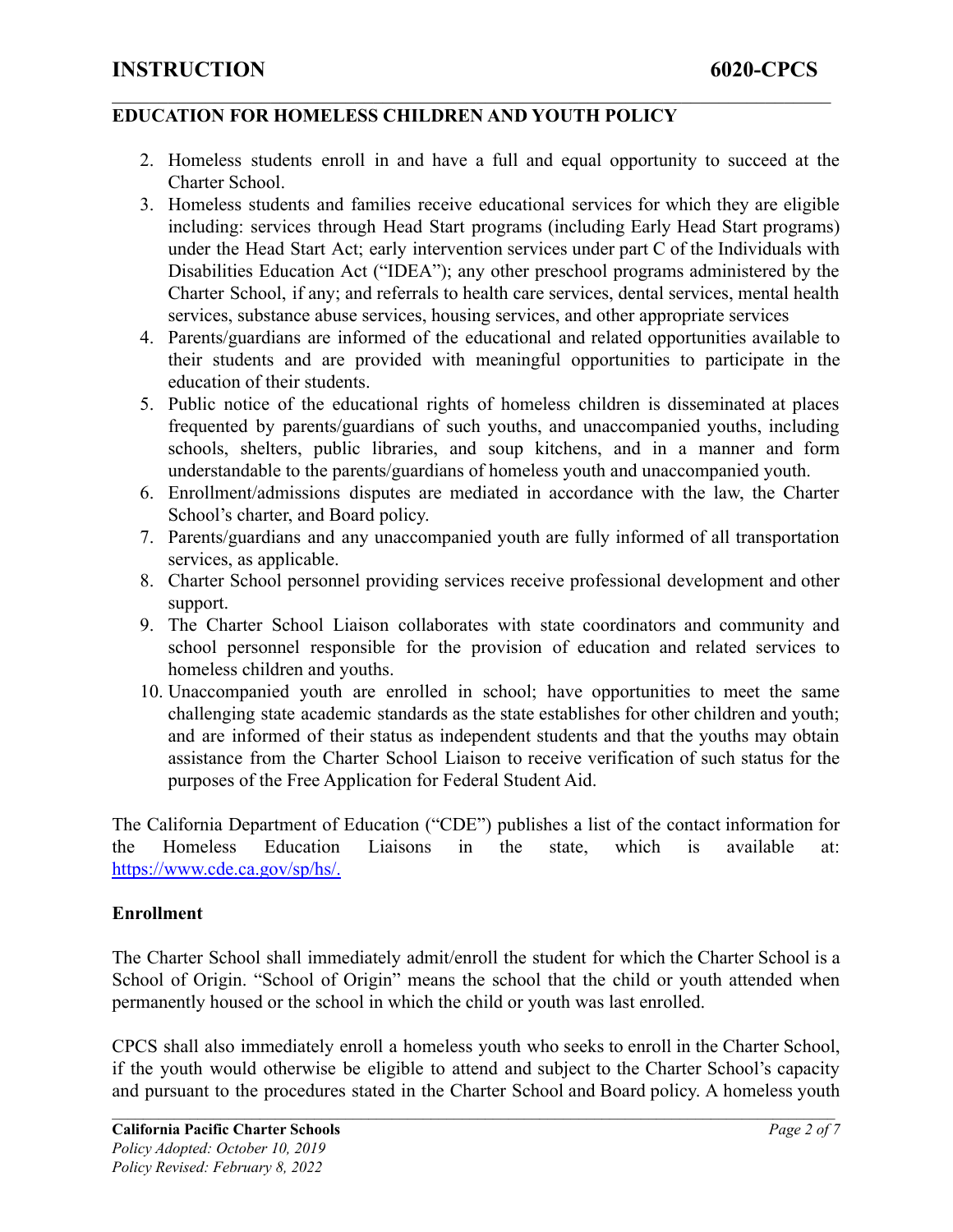# **INSTRUCTION 6020-CPCS**

# **EDUCATION FOR HOMELESS CHILDREN AND YOUTH POLICY**

who is enrolled will have the right to attend classes and participate fully in school activities, including extracurricular activities.

 $\mathcal{L}_\mathcal{L} = \{ \mathcal{L}_\mathcal{L} = \{ \mathcal{L}_\mathcal{L} = \{ \mathcal{L}_\mathcal{L} = \{ \mathcal{L}_\mathcal{L} = \{ \mathcal{L}_\mathcal{L} = \{ \mathcal{L}_\mathcal{L} = \{ \mathcal{L}_\mathcal{L} = \{ \mathcal{L}_\mathcal{L} = \{ \mathcal{L}_\mathcal{L} = \{ \mathcal{L}_\mathcal{L} = \{ \mathcal{L}_\mathcal{L} = \{ \mathcal{L}_\mathcal{L} = \{ \mathcal{L}_\mathcal{L} = \{ \mathcal{L}_\mathcal{$ 

The youth shall be immediately enrolled even if the student lacks records normally required for enrollment (such as previous academic records, records of immunizations, other required health records, proof of residency) or has missed application or enrollment deadlines during any period of homelessness. Records will immediately be requested from the previous school. (42 U.S.C. § 11432(g)(3)(C); Education Code Section 48850(a)(3)(A).)

If the student needs to obtain immunizations or does not possess immunization or other medical records, the Executive Director or designee shall refer the parent/guardian to the Charter School Liaison. The Charter School Liaison shall assist the parent/guardian in obtaining the necessary immunizations or records for the student.  $(42 \text{ U.S.C. } \& 11432(g)(3)(C))$ .

A homeless youth may remain in the student's school of origin for the entire period for which the youth is homeless. If a youth obtains permanent housing during an academic year, the youth will be permitted to remain in the school of origin through the end of the academic year.

### **Enrollment Disputes**

If a dispute arises over admissions/enrollment, the student shall be immediately admitted (subject to the Charter School's capacity and pursuant to the procedures stated in the school charter and Board policy), pending final resolution of the dispute, including all available appeals. The parent/guardian shall be provided with a written explanation of the admission/enrollment decision, including an explanation of the parent/guardian's right to appeal the decision. The parent/guardian shall also be referred to the Charter School Liaison. (42 U.S.C. §  $11432(g)(3)(E)$ .)

The School Liaison shall carry out the board-adopted dispute resolution and complaint process as expeditiously as possible after receiving notice of the dispute.  $(42 \text{ U.S.C.} \S 11432(g)(3)(E))$ .

## **Housing Questionnaire**

CPCS shall administer a housing questionnaire for purposes of identifying homeless children and youth. CPCS shall ensure that the housing questionnaire is based on the best practices developed by the CDE. CPCS shall annually provide the housing questionnaire to all parents/guardians of students and to all unaccompanied youths at CPCS. The housing questionnaire shall include an explanation of the rights and protections a student has as a homeless child or youth or as an unaccompanied youth. The housing questionnaire shall be available in paper form. The housing questionnaire shall be available in the primary language other than English spoken by fifteen (15) percent or more of the students enrolled at CPCS and shall be translated into other languages upon request of a student's parent/guardian or an unaccompanied youth. CPCS shall collect the completed housing questionnaires and annually report to the CDE the number of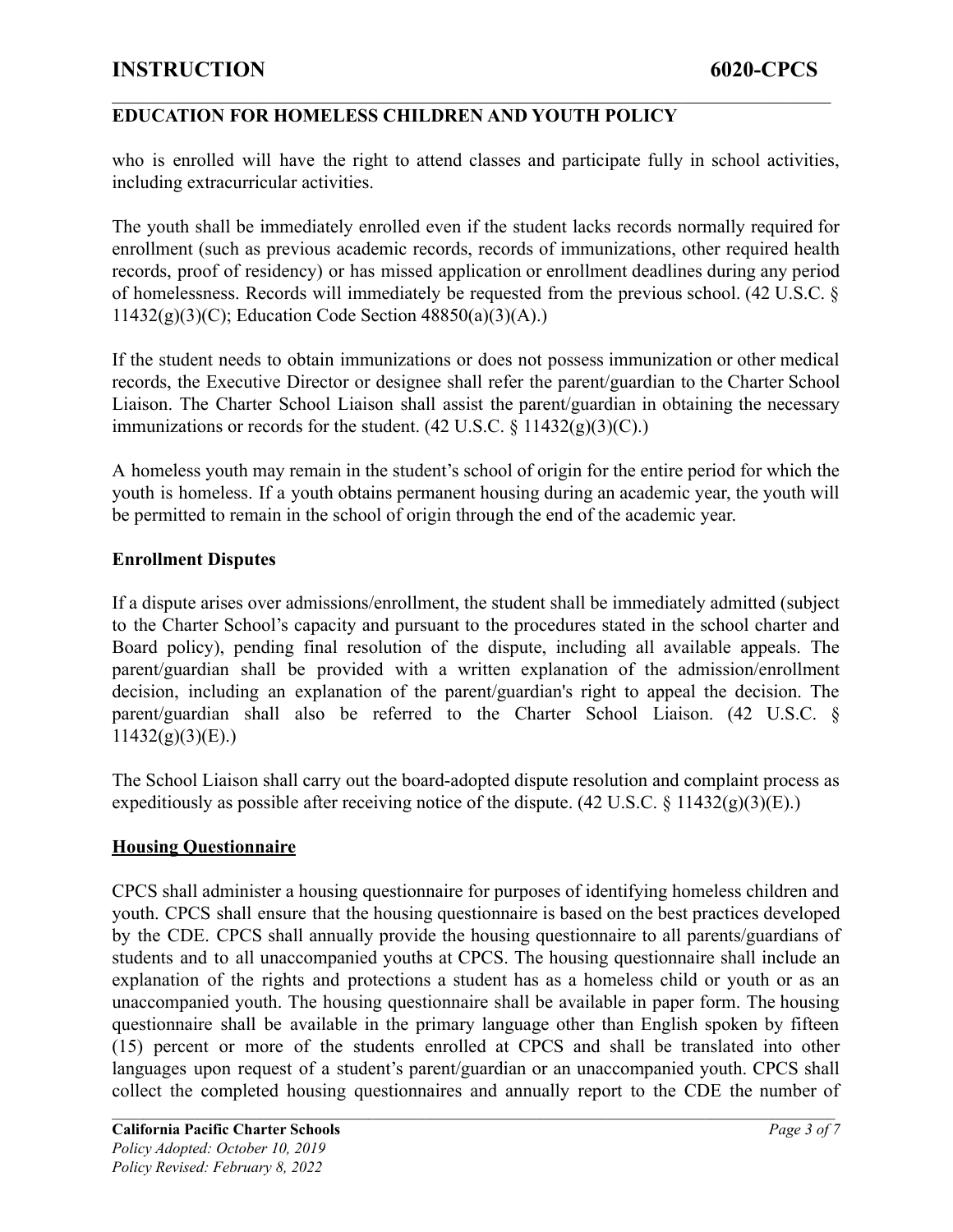homeless children and youths and unaccompanied youths enrolled. (Education Code Section 48851.)

 $\mathcal{L}_\mathcal{L} = \{ \mathcal{L}_\mathcal{L} = \{ \mathcal{L}_\mathcal{L} = \{ \mathcal{L}_\mathcal{L} = \{ \mathcal{L}_\mathcal{L} = \{ \mathcal{L}_\mathcal{L} = \{ \mathcal{L}_\mathcal{L} = \{ \mathcal{L}_\mathcal{L} = \{ \mathcal{L}_\mathcal{L} = \{ \mathcal{L}_\mathcal{L} = \{ \mathcal{L}_\mathcal{L} = \{ \mathcal{L}_\mathcal{L} = \{ \mathcal{L}_\mathcal{L} = \{ \mathcal{L}_\mathcal{L} = \{ \mathcal{L}_\mathcal{$ 

#### **Comparable Services**

Each homeless child or youth shall promptly be provided services comparable to services offered to other students in the Charter School such as  $(42 \text{ U.S.C.} \& 11432(g)(4))$ :

- 1. Transportation services
- 2. Educational services for which the child or youth meets eligibility criteria, such as educational programs for students with disabilities and educational programs for students with limited English proficiency
- 3. Programs in vocational and technical education
- 4. Programs for gifted and talented students
- 5. Charter School nutrition programs

#### **Transportation**

In the event that the Charter School provides transportation services to all students, the Charter School shall provide comparable transportation services to each homeless child or youth attending the Charter School, as noted above. (42 U.S.C. § 11432(g)(4).)

If the Charter School does not otherwise provide transportation services to all students, the Charter School shall ensure that transportation is provided for homeless students to and from the Charter School, at the request of the parent or guardian (or Charter School Liaison), if the Charter School is the student's school of origin.  $(42 \text{ U.S.C. } §$  11432 $(g)(1)(J)$  Transportation provided by the Charter School will be adequate and appropriate for the Student's situation, but the Charter School does not commit to any one method of transportation for all youth. **Eligibility for Extracurricular Activities**

A homeless child or youth shall be immediately deemed to meet all residency requirements for participation in interscholastic sports or other extracurricular activities.

#### **Waiver of Fees for Afterschool Programs**

The Charter School shall not charge any student who is a homeless youth any family fees associated with an After-School Education and Safety ("ASES") Program operated by the Charter School.

#### **High School Graduation Requirements**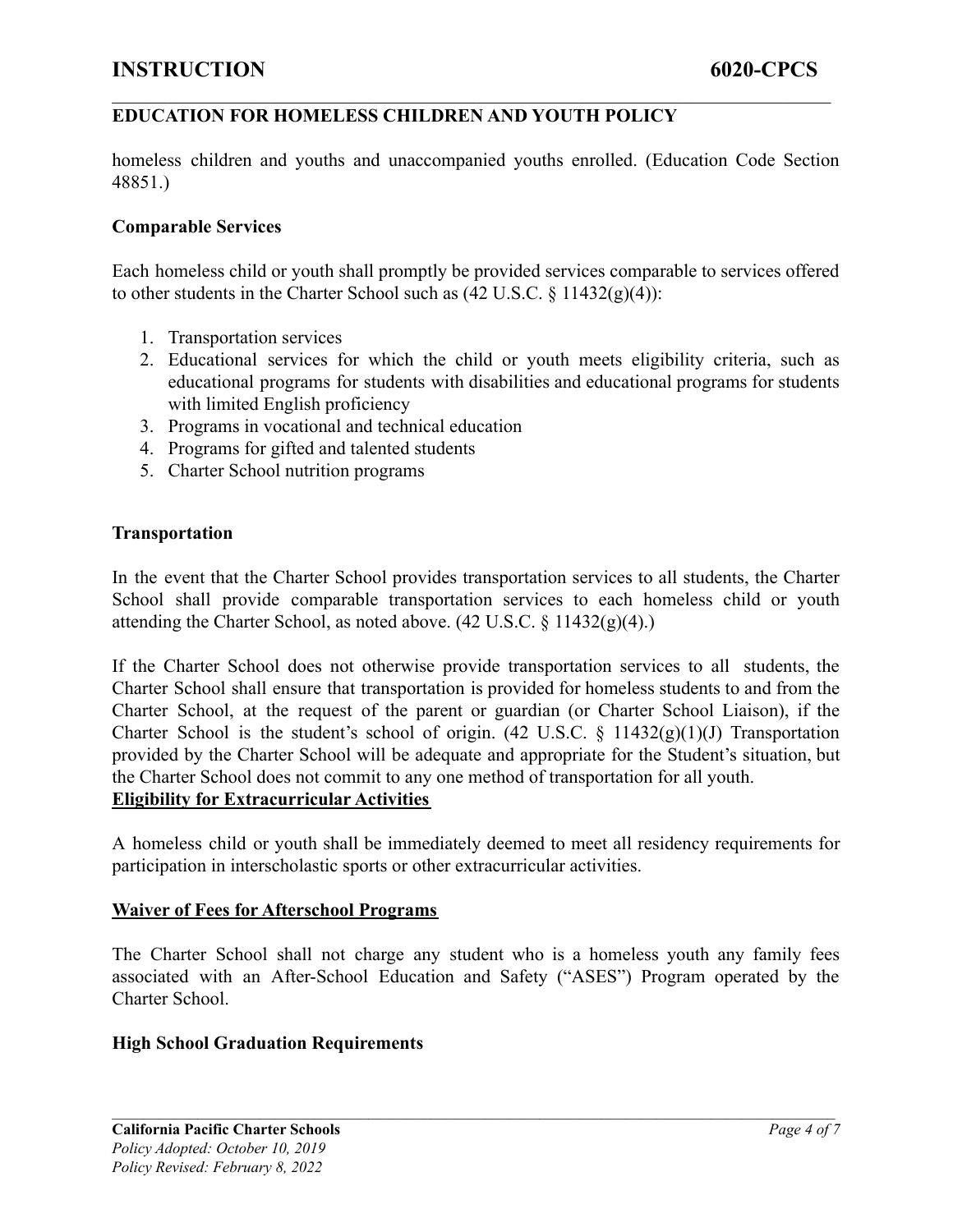# **INSTRUCTION 6020-CPCS**

## **EDUCATION FOR HOMELESS CHILDREN AND YOUTH POLICY**

Homeless students who transfer to the Charter School any time after the completion of their second year of high school shall be exempt from any of the Charter School's graduation requirements that are in excess of the California minimum graduation requirements specified in Education Code section 51225.3 ("additional graduation requirements") unless the Charter School makes a finding that the student is reasonably able to complete the Charter School's graduation requirements by the end of the student's fourth year of high school.

 $\mathcal{L}_\mathcal{L} = \{ \mathcal{L}_\mathcal{L} = \{ \mathcal{L}_\mathcal{L} = \{ \mathcal{L}_\mathcal{L} = \{ \mathcal{L}_\mathcal{L} = \{ \mathcal{L}_\mathcal{L} = \{ \mathcal{L}_\mathcal{L} = \{ \mathcal{L}_\mathcal{L} = \{ \mathcal{L}_\mathcal{L} = \{ \mathcal{L}_\mathcal{L} = \{ \mathcal{L}_\mathcal{L} = \{ \mathcal{L}_\mathcal{L} = \{ \mathcal{L}_\mathcal{L} = \{ \mathcal{L}_\mathcal{L} = \{ \mathcal{L}_\mathcal{$ 

To determine whether a homeless student is in their third or fourth year of high school, either the number of credits the student has earned to the date of transfer or the length of school enrollment may be used, whichever will qualify the student for the exemption.

Within thirty (30) calendar days of the date that a student who may qualify for exemption under the above requirements transfers into the Charter School, the Charter School shall notify the student, the student's educational rights holder, and the Charter School Liaison of the availability of the exemption and whether the student qualifies for an exemption.

The Charter School shall notify students who are exempted from the Charter School's additional graduation requirements and the student's educational rights holder of how any of the requirements that are waived will affect the student's ability to gain admission to a postsecondary educational institute, and provide information about transfer opportunities available through the California Community Colleges.

The Charter School shall not require any student who would otherwise be entitled to remain in attendance at the Charter School to accept the exemption from the Charter School's additional graduation requirements or deny the student enrollment in, or the ability to complete, courses for which the student is otherwise eligible. The Charter School shall not revoke an exemption and shall grant an eligible student's request for the exemption at any time if the student qualifies, regardless of whether the student previously declined the exemption. An eligible student's exemption from the Charter School's additional graduation requirements will continue to apply while the student is enrolled in the Charter School or if the student transfers to another school even after the student no longer meets the definition of a homeless child.

The Charter School shall not require or request that a student transfer schools in order to qualify the student for the exemption. Nor shall a student, a student's parent/guardian or educational rights holder, or a student's social worker or probation officer request a transfer solely to qualify for an exemption from the Charter School's additional graduation requirements.

If a student who is exempted from the Charter School's additional graduation requirements completes the California minimum coursework requirements specified in Education Code section 51225.3 before the end of the student's fourth year of high school and would otherwise be entitled to remain in attendance at the Charter School, the Charter School shall not require or request that the student graduate before the end of the student's fourth year of high school.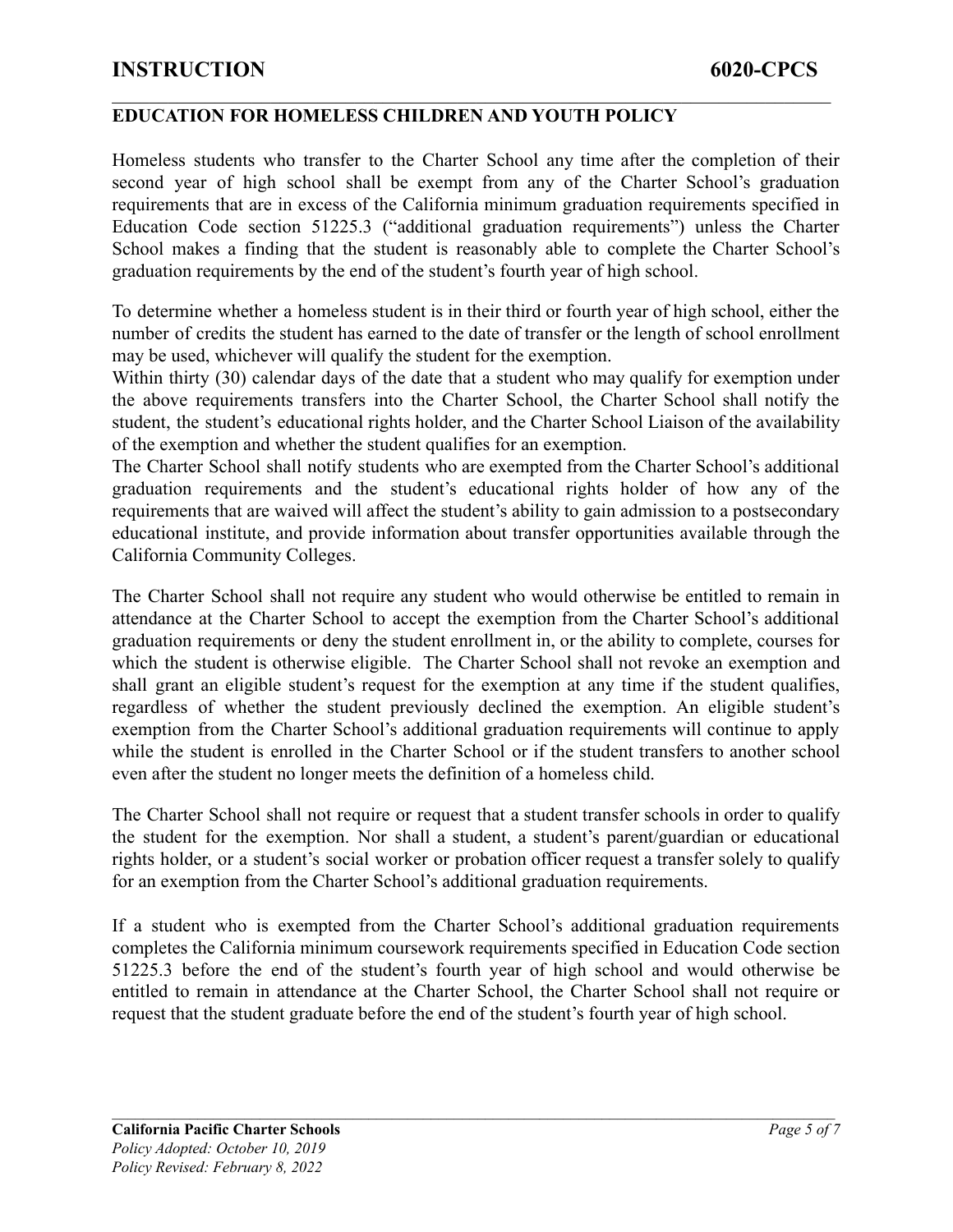If the Charter School determines the student is reasonably able to complete the Charter School's graduation requirements by the end of the student's fifth year of high school, the Charter School shall do all of the following:

 $\mathcal{L}_\mathcal{L} = \{ \mathcal{L}_\mathcal{L} = \{ \mathcal{L}_\mathcal{L} = \{ \mathcal{L}_\mathcal{L} = \{ \mathcal{L}_\mathcal{L} = \{ \mathcal{L}_\mathcal{L} = \{ \mathcal{L}_\mathcal{L} = \{ \mathcal{L}_\mathcal{L} = \{ \mathcal{L}_\mathcal{L} = \{ \mathcal{L}_\mathcal{L} = \{ \mathcal{L}_\mathcal{L} = \{ \mathcal{L}_\mathcal{L} = \{ \mathcal{L}_\mathcal{L} = \{ \mathcal{L}_\mathcal{L} = \{ \mathcal{L}_\mathcal{$ 

- 1. Inform the student of the student's option to remain at the Charter School for a fifth year to complete the Charter School's graduation requirements;
- 2. Inform the student and the educational rights holder for the student, about how remaining in school for a fifth year to complete the Charter School's graduation requirements will affect the student's ability to gain admission to a postsecondary educational institution;
- 3. Provide information to the student about transfer opportunities available through the California Community Colleges; and
- 4. Permit the student to stay at the Charter School for a fifth year to complete the Charter School's graduation requirements upon agreement with the student, if the student is eighteen (18) years of age or older, or, with the educational rights holder for the student, if the student is younger than eighteen years of age

### **Professional Development**

All administrators, teachers and employees of the Charter School, including the Charter School Liaison, will be provided professional development on the identification, services, and sensitivity necessary when dealing with homeless children and youth. The Charter School Liaison will send verification that the Charter School is providing the required training to school personnel providing services to youth experiencing homelessness at least annually. (Education Code Section 48852.5(c)(2).)

## **Notice**

For any homeless student who seeks enrollment at the Charter School, written notice will be provided to the parent/guardian at the time of enrollment and at least twice (2) annually while enrolled at the Charter School.

This notice must be signed by the parent/guardian. The notice must outline general rights, include the name of the Charter School Liaison with contact information, and specifically state that (1) the choice of schools homeless children and youth are eligible to attend; (2) that no homeless student is required to attend a separate school for homeless children or youths; (3) that homeless children and youths shall be provided comparable services as described above, including transportation services, educational services; and (4) that homeless children and youths should not be stigmatized by Charter School personnel. (42 U.S.C. § 11432(e)(3)(C).)